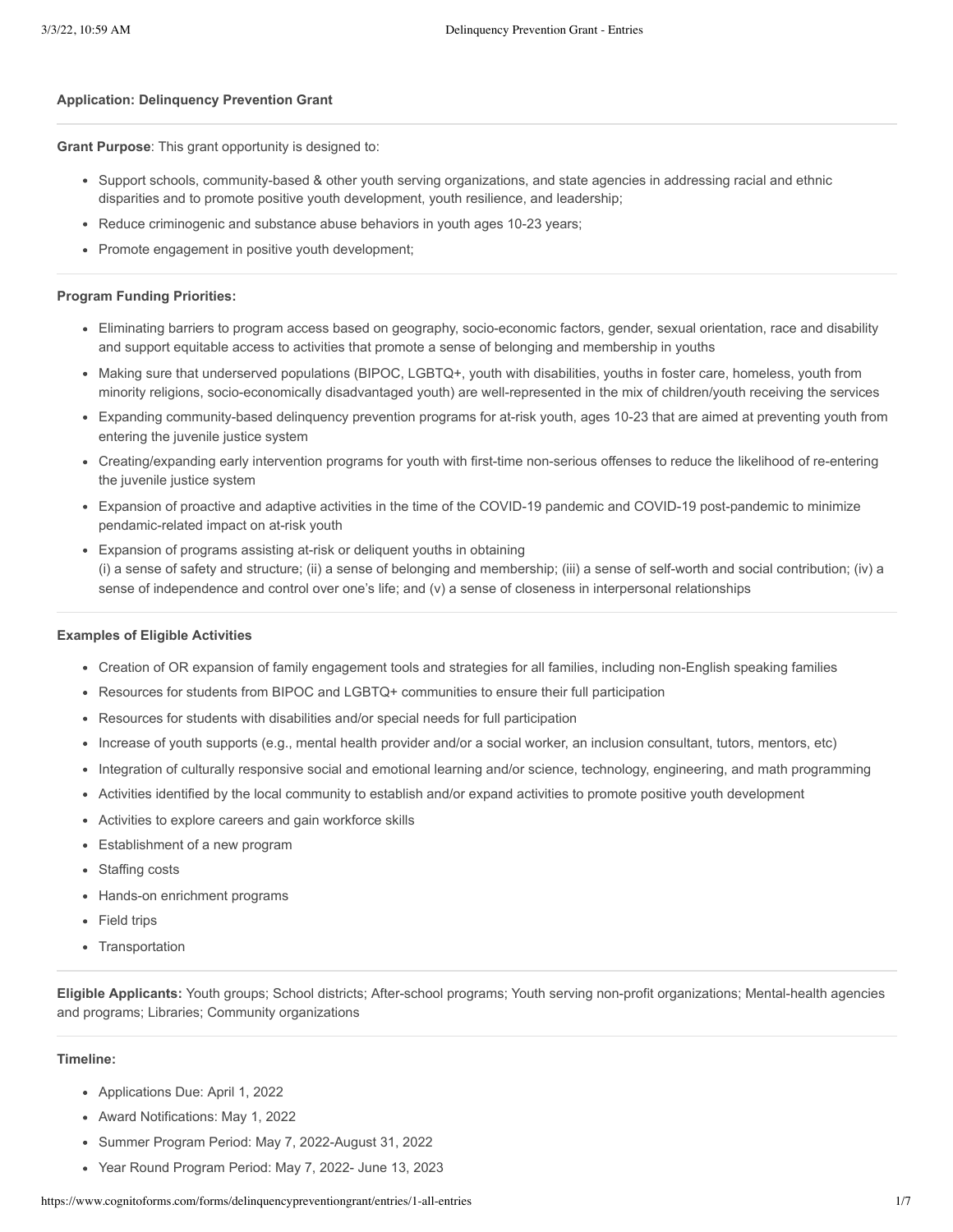#### **Funding Available & Grant Awards**

- Up to \$39,000 is expected in funds each year for three years
- Grant Award Range: **Smaller one-time grants - Up to \$2,000 Bigger multi-year grants - Up to \$15,000/year**

Please note that the funds are distributed through a reimbursement process. This is a federal requirement and we acknowledge that this could be a barrier for many programs. If you have any questions/concerns, please email us at info@vermontafterschool.org

**Please note: at any point during the completion process, you have the option to click the Save button at the bottom of your screen and you will receive a link via email to come back and complete the RFP at later time. You may utilize this feature as many times as you would like prior to the deadline, but once you click Submit, your responses are final.**

**Name of Organization \***

### **Project Coordinator \***

#### **Mailing Address \***

**Is the program location the same as the mailing address above?**

Yes Mo

### **Program location (if different from above) \***

### **Contact name \***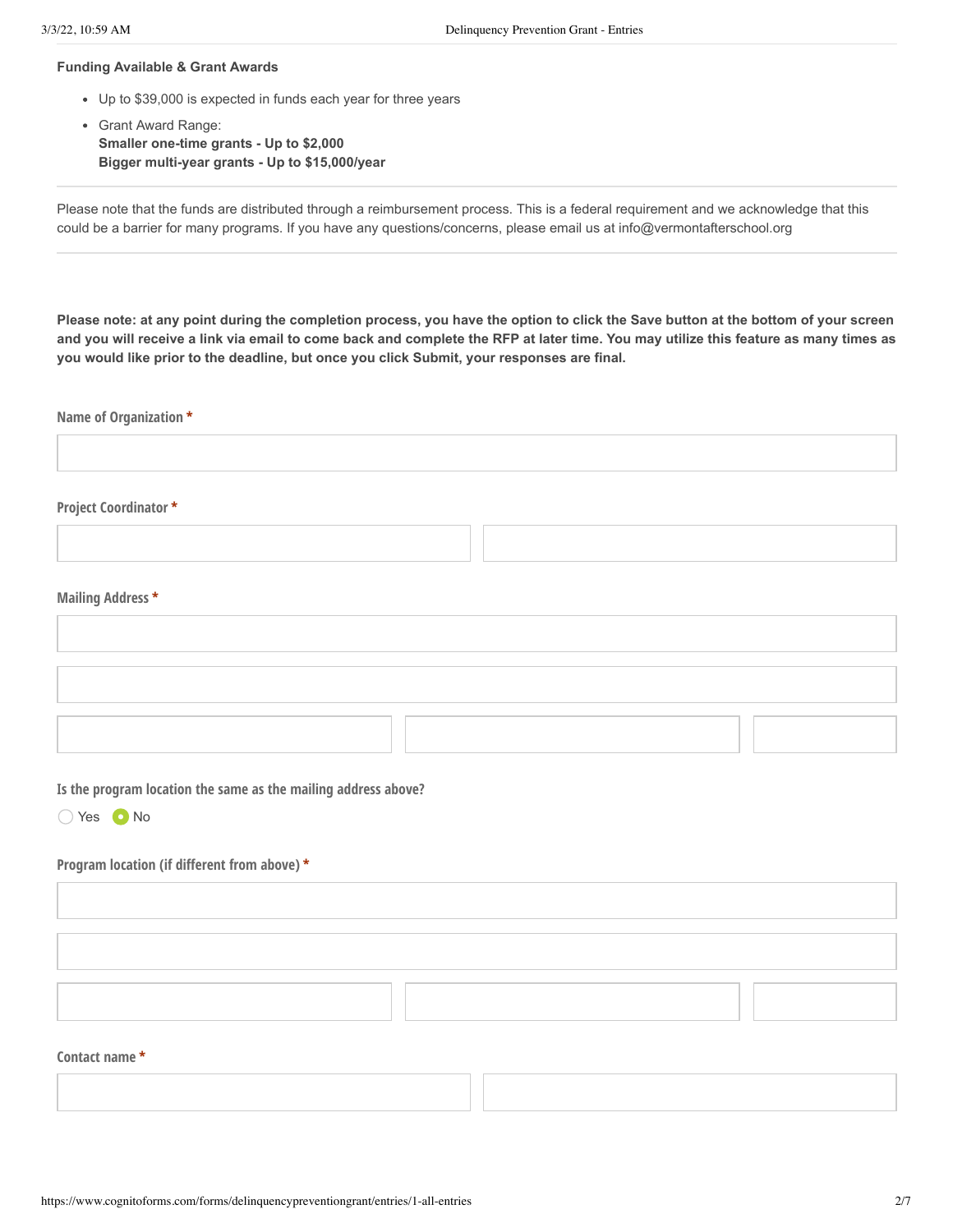**Contact phone \* Contact email \***

**Which grant are you applying for? \***

One-Time Grant- Up to \$2,000

Multi-Year Grant - Up to \$15,000/year

**Fiscal agent (if applicable; leave blank if none)**

### **SAM UEI # (System of Award Management Unique Entity Identifier) \***

A SAM UEI # replaces the previous DUNS system and is required. If you have applied for one, but have not received your number at the time of application, please *indicate that and submit to Vermont Afterschool when assigned. To apply: <https://sam.gov/content/entity-registration>*

### **Federal EIN # \***

**VT Tax ID # \***

**Website for program or organization (leave blank if you don't have one)**

#### **Assurances (please check each one and sign):**

Recipients of grant funding shall:

offer programming in a safe and easily accessible facility;

offer low or no-cost options for eligible students;

vet all staff, volunteers and partners prior to working with children/youth (including criminal background checks, etc.);

provide appropriately trained, certified, and/or licensed staff;

provide appropriate and equitable opportunities for transportation, if applicable;

be adequately insured;

 $\Box$  submit a performance report at the end of the grant period.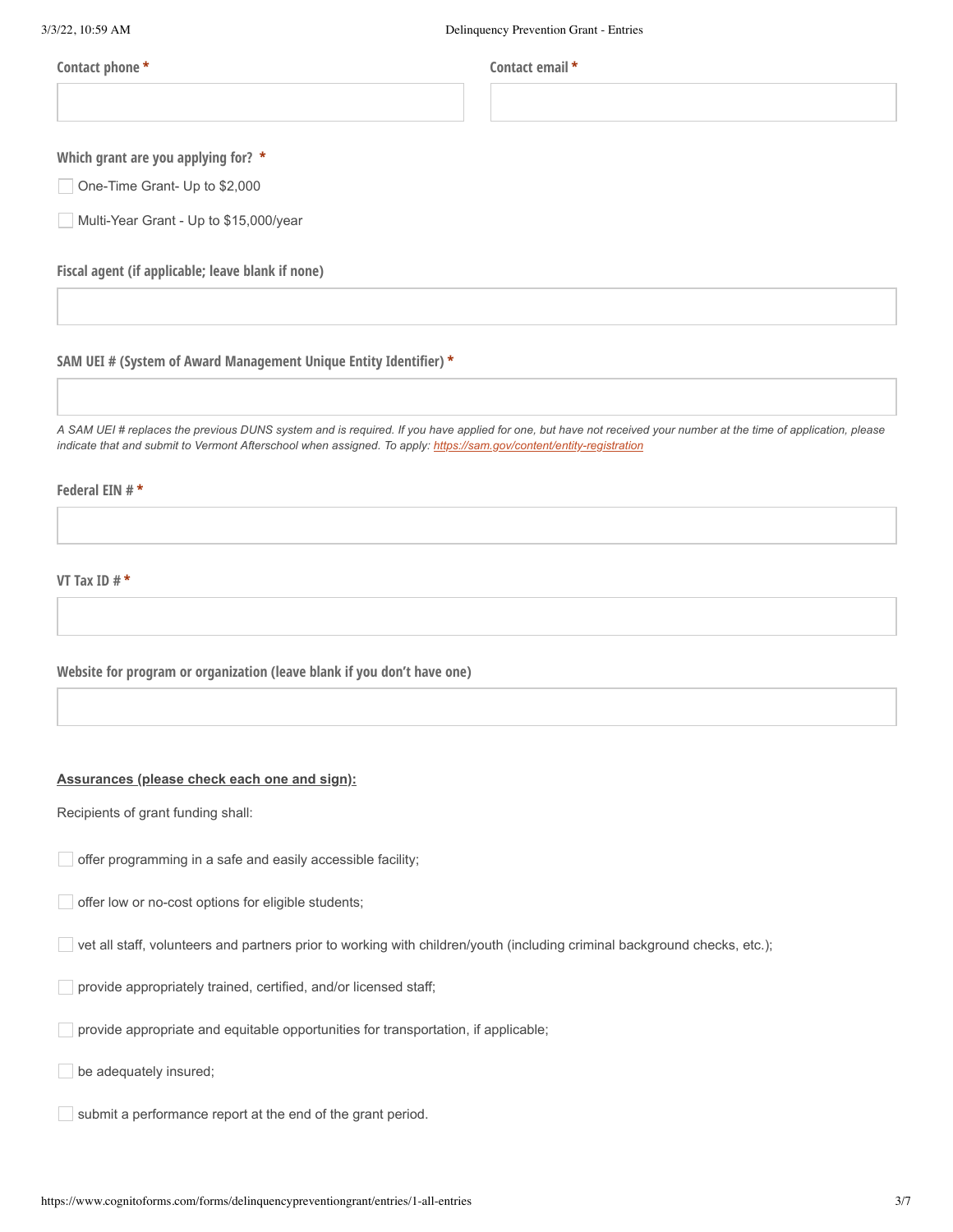### **Signature of designated official \***

| $\times$ |  |  |           |  |
|----------|--|--|-----------|--|
|          |  |  |           |  |
|          |  |  |           |  |
|          |  |  | draw type |  |

| Title * |  | Date * |  |  |
|---------|--|--------|--|--|
|         |  |        |  |  |

**INSTRUCTIONS:** Answers to all questions must be complete in order for the application to be accepted. Please also be sure not to exceed the character limit (including spaces) specified for each question. To see how proposals will be scored, please see the "[Scoring Rubric"](https://drive.google.com/file/d/1JpyRmh003FfGgPhaQ7sMp9jzh3gqwfnw/view) here.

# **Project Design**

Briefly describe your agency/organization, its structure, staff, and its history of successful grant project management. If this is a new program **describe your structure, staff and proposed fiscal management. \***

*(Limit: 1000 characters including spaces)*

**How was the need for this project identified? Describe the youth who will be served. \***

*(Limit: 1000 characters including spaces)*

Please provide a description of the proposed activities for which you would use these grant funds to help youth re-engage, connect, learn and **heal and meet the immediate their needs. \***

*(Limit: 2000 characters including spaces)*

We encourage collaborating with community partners, including schools. Please list any partner organizations that are working with you on this **project and identify what support they will provide to the project. \***

https://www.cognitoforms.com/forms/delinquencypreventiongrant/entries/1-all-entries 4/7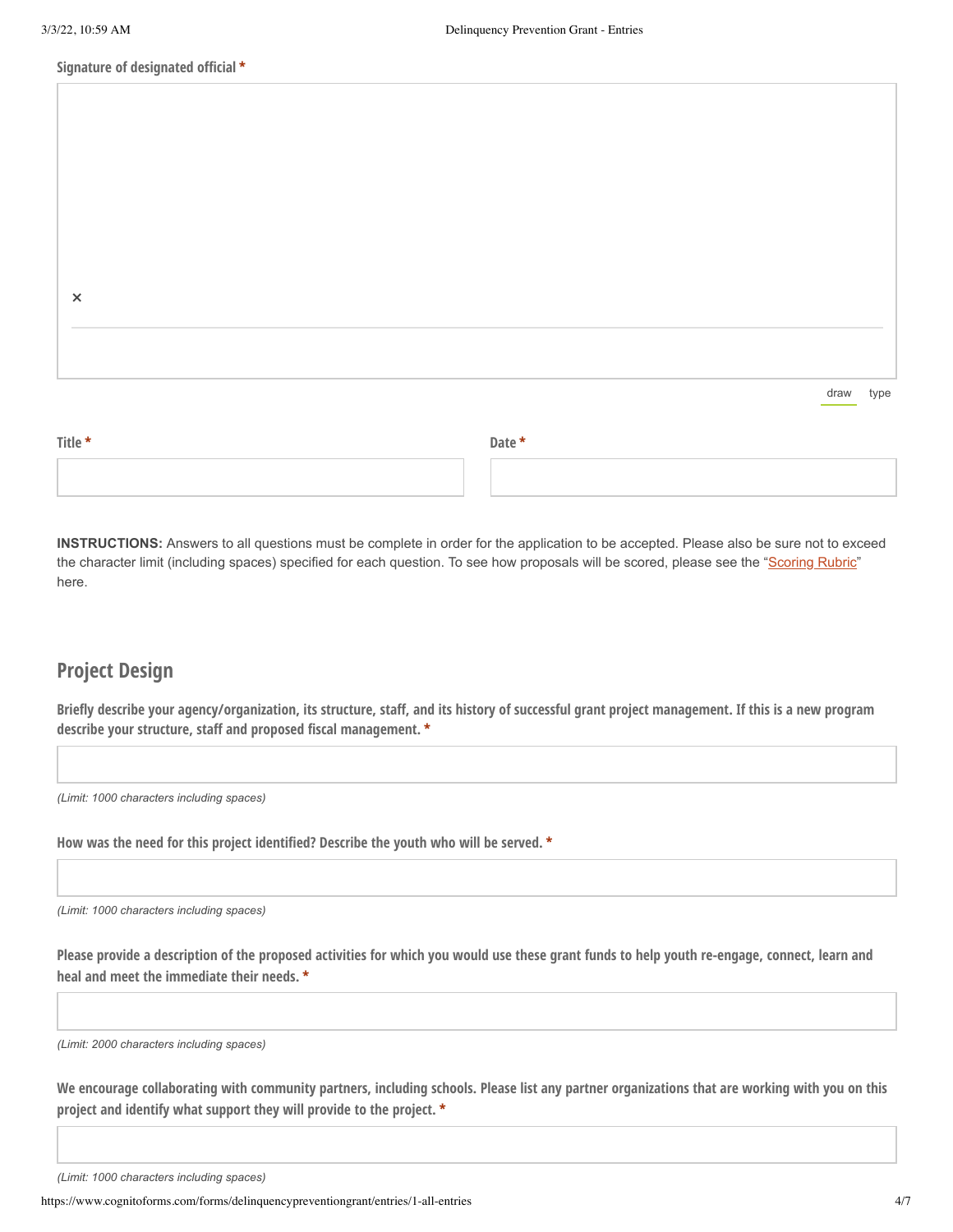# **Program Details**

**Are measures in place to provide low or no-cost programming for eligible students? \***

 $\bigcirc$  Yes  $\bigcirc$  No

| If yes, please describe. If no, please explain. (In response to the above item, 'Are measures in place to provide low or no-cost programming for |  |  |  |
|--------------------------------------------------------------------------------------------------------------------------------------------------|--|--|--|
| eligible students?') *                                                                                                                           |  |  |  |

*Limit: 500 characters including spaces*

**Are students with disabilities and/or special needs able to fully participate in the program? \***

 $\bigcirc$  Yes  $\bigcirc$  No

If yes, please describe. If no, please explain. (In response to the above item, 'Are students with disabilities and/or special needs are able to fully **participate in the program?') \***

*Limit: 500 characters including spaces*

**Is transportation included in this project? \***

 $\bigcirc$  Yes  $\bigcirc$  No

If yes, please describe. If no, please explain. (In response to the above item, 'Is transportation included in this project?') \*

*Limit: 500 characters including spaces*

**What are the project coordinator's qualifications? \***

*Limit: 500 characters including spaces*

Describe your staffing. If you are adding staff, how will they be chosen for this project? What qualifications are required? \*

*Limit: 500 characters including spaces*

**Describe the training and supports that will be provided for staff. \***

*Limit: 1000 characters including spaces*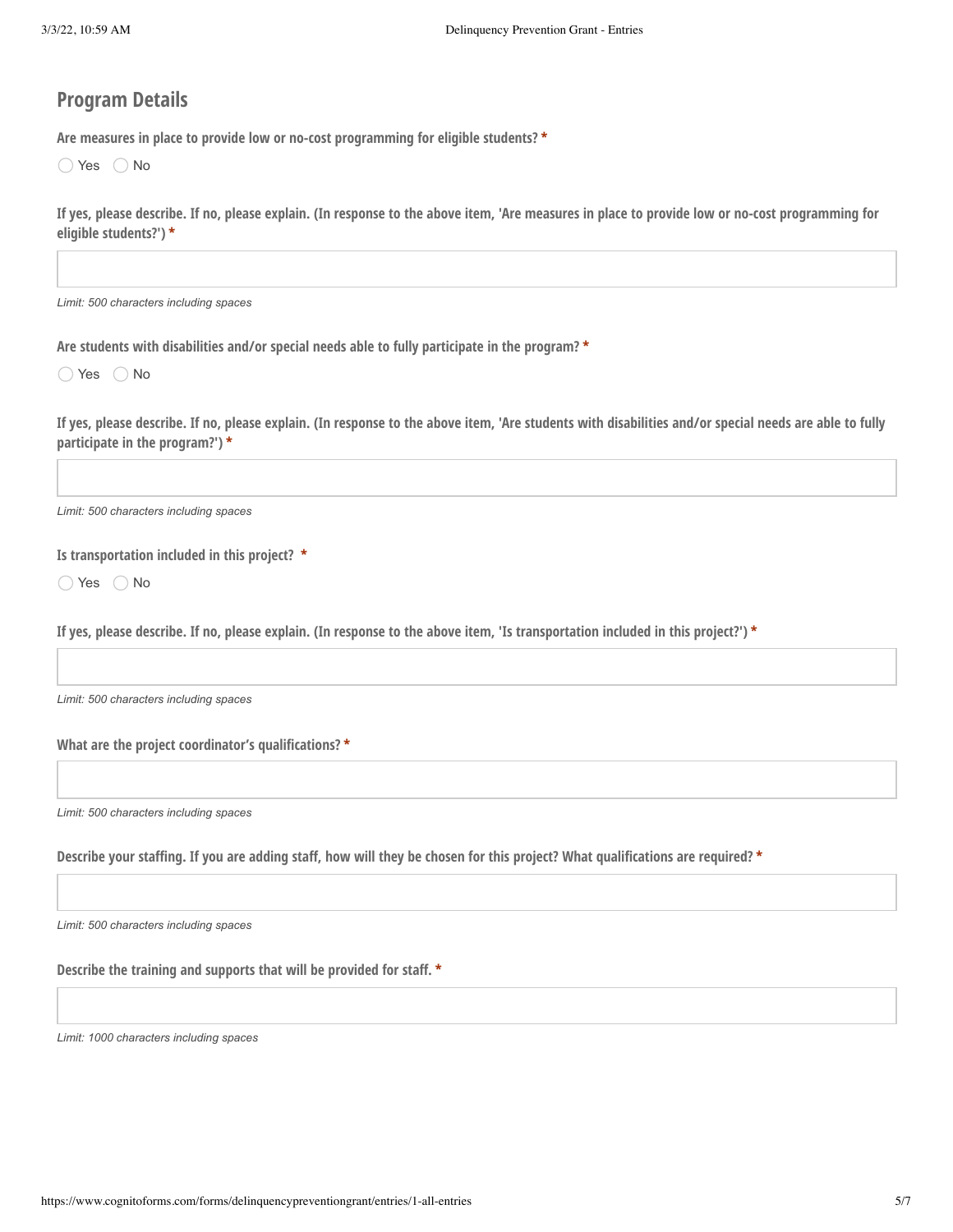# **Outcomes & Evaluation**

Describe how you will evaluate the effectiveness of your program activities in helping youth to re-engage, connect, learn and heal; meet the **immediate needs of families; and measure the outcomes in the funding priorities you have identified. \***

*Limit: 1000 characters including spaces*

What data will you collect, and when, to measure the effectiveness of your program? How will you track participation, protect data privacy, and **share data as appropriate with partners? \***

*Limit: 1000 characters including spaces*

**How will you use this data to assess program implementation to inform continuous program improvement? \***

*Limit: 800 characters including spaces*

# **Budget**

Complete this budget table to represent the first year of the grant period. Under each category, provide an explanation of costs with the detail and accuracy needed to provide a clear picture of how the grant funds will be spent. **Be as accurate and specific as possible.** (For example, list each staff position for this grant, their # of hours on the project; hourly rate, and a subtotal for each position. List equipment and supplies that will be charged to this grant and the cost per item). Add items as necessary.

|             | Category *   | Specific details * | Project cost * | Grant fund-<br>ing request-<br>ed * | Other se-<br>cured fund-<br>$ing *$ |
|-------------|--------------|--------------------|----------------|-------------------------------------|-------------------------------------|
| $\circledR$ |              |                    |                |                                     |                                     |
|             |              |                    | \$0.00         | \$0.00                              | \$0.00                              |
|             | $+$ Add Item |                    |                |                                     |                                     |

**Provide a budget narrative with detail about how the grant funds will be spent. \***

*Limit: 1000 characters including spaces*

Describe other sources of funding that will contribute to this project. Other sources might include participant fees, other grants, in-kind **services, or fund-raising efforts. \***

*Limit: 1000 characters including spaces*

**Note**: Food and food related expenses are NOT covered under this grant. Programs must find another source of funding if they plan to provide food and snacks for the participants.